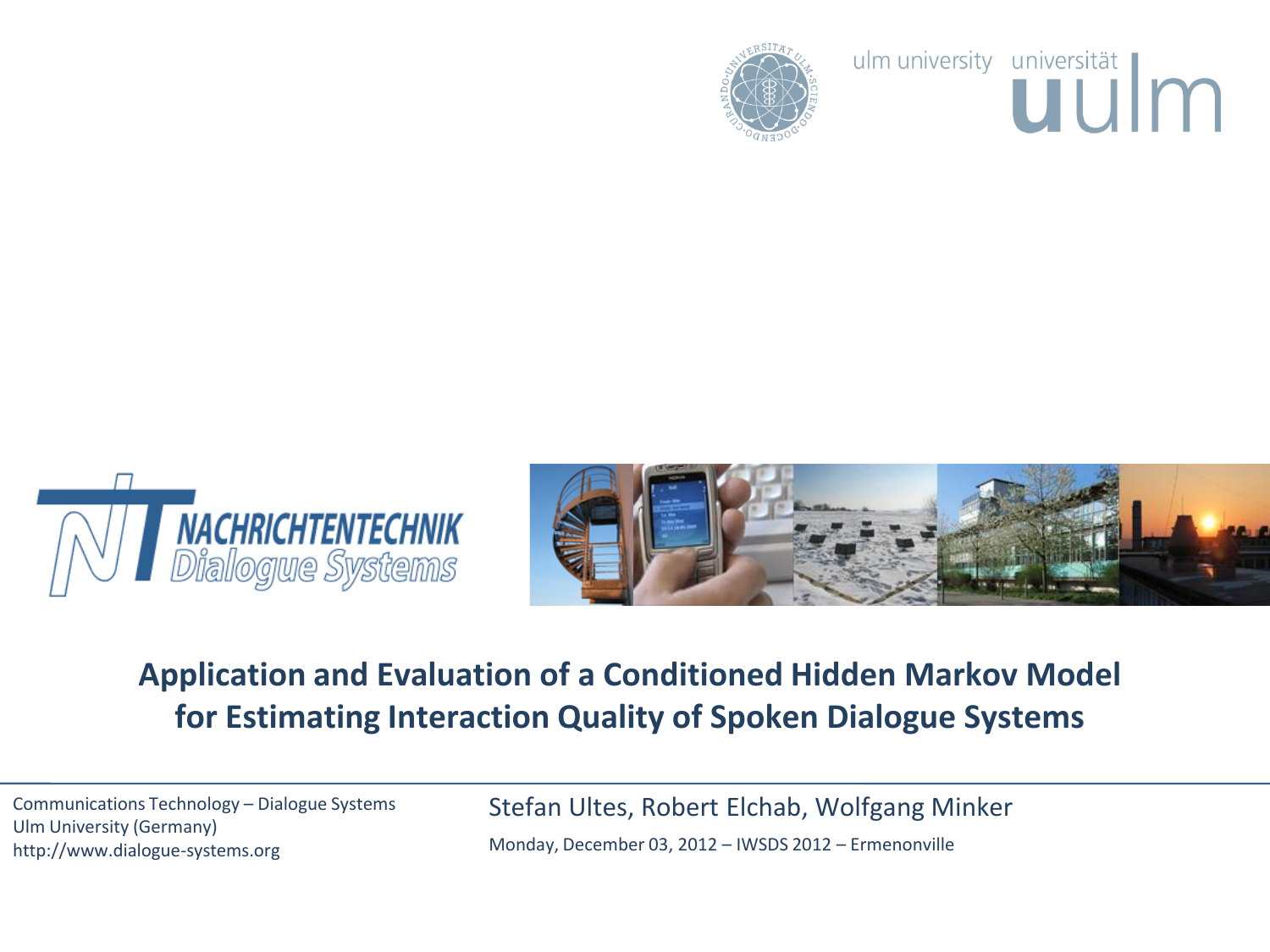# **Motivation**

- Rapidly **growing importance** and use of Spoken Dialog Systems (SDS)
	- Still: static and error-prone
- Example:
	- S: What can I do for you?
	- U: 54c Schedule
	- S: The 54C.
	- U: yes
	- S: Alright. Where do you want to leave from?
	- U: West North Avenue
	- S: Leaving from EIGHTH Avenue.
	- U: No , West North Avenue
	- S: Leaving from EIGHTH Avenue
	- U: No!

U: Arch Street and Cedar Avenue S: [Leaving from NORTH Avenue.] Is this correct? U: What?! S: Leaving from FIFTH Avenue. S: Where are you going? U: I'm not leaving from FIFTH Avenue. S: Going to EIGHTH Avenue. Is this correct? <HANGUP> ×  $\odot$  $\odot$ 

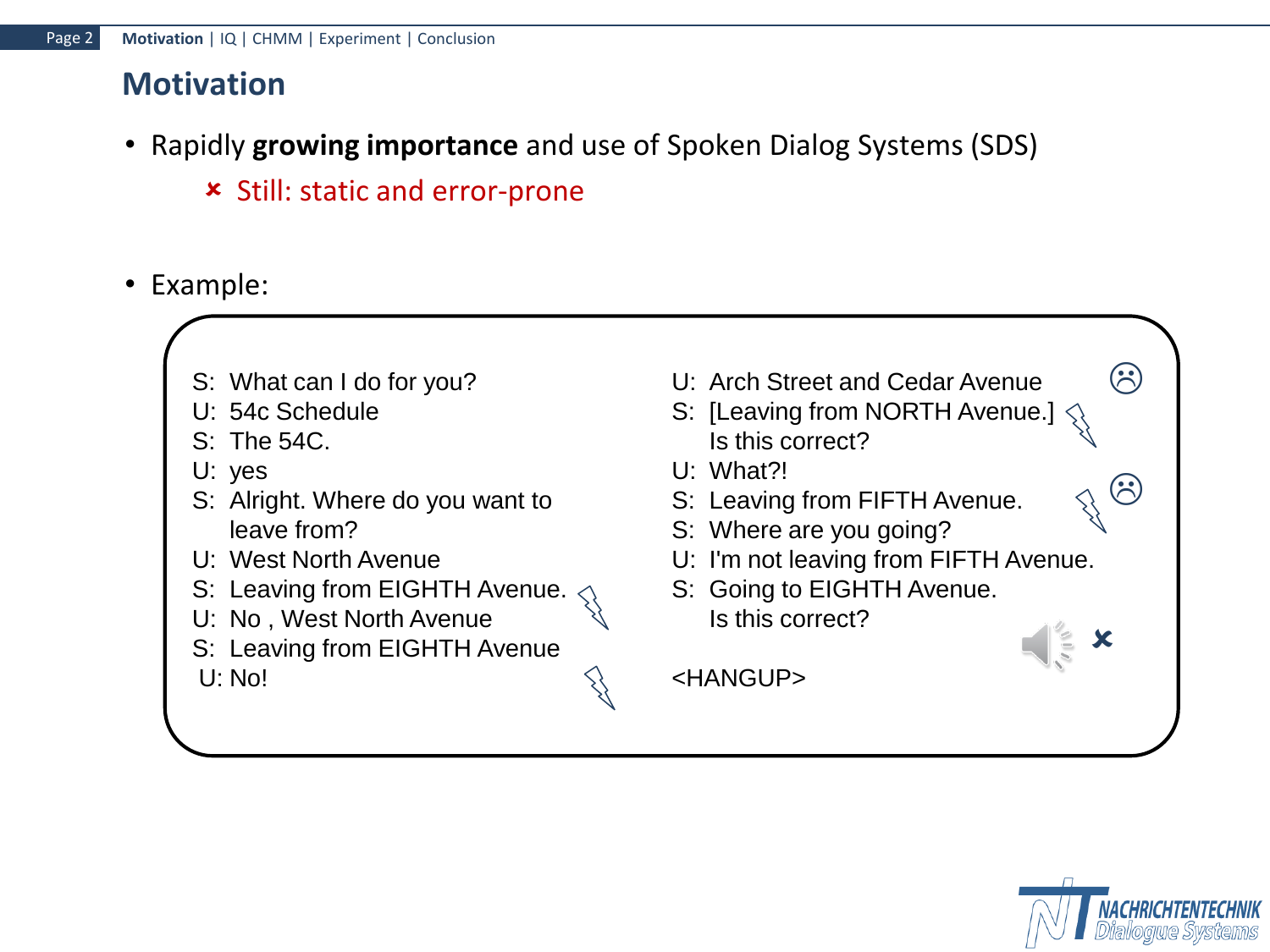#### **Motivation**

• Rapidly **growing importance** and use of Spoken Dialog Systems (SDS)



#### Still: static and error-prone

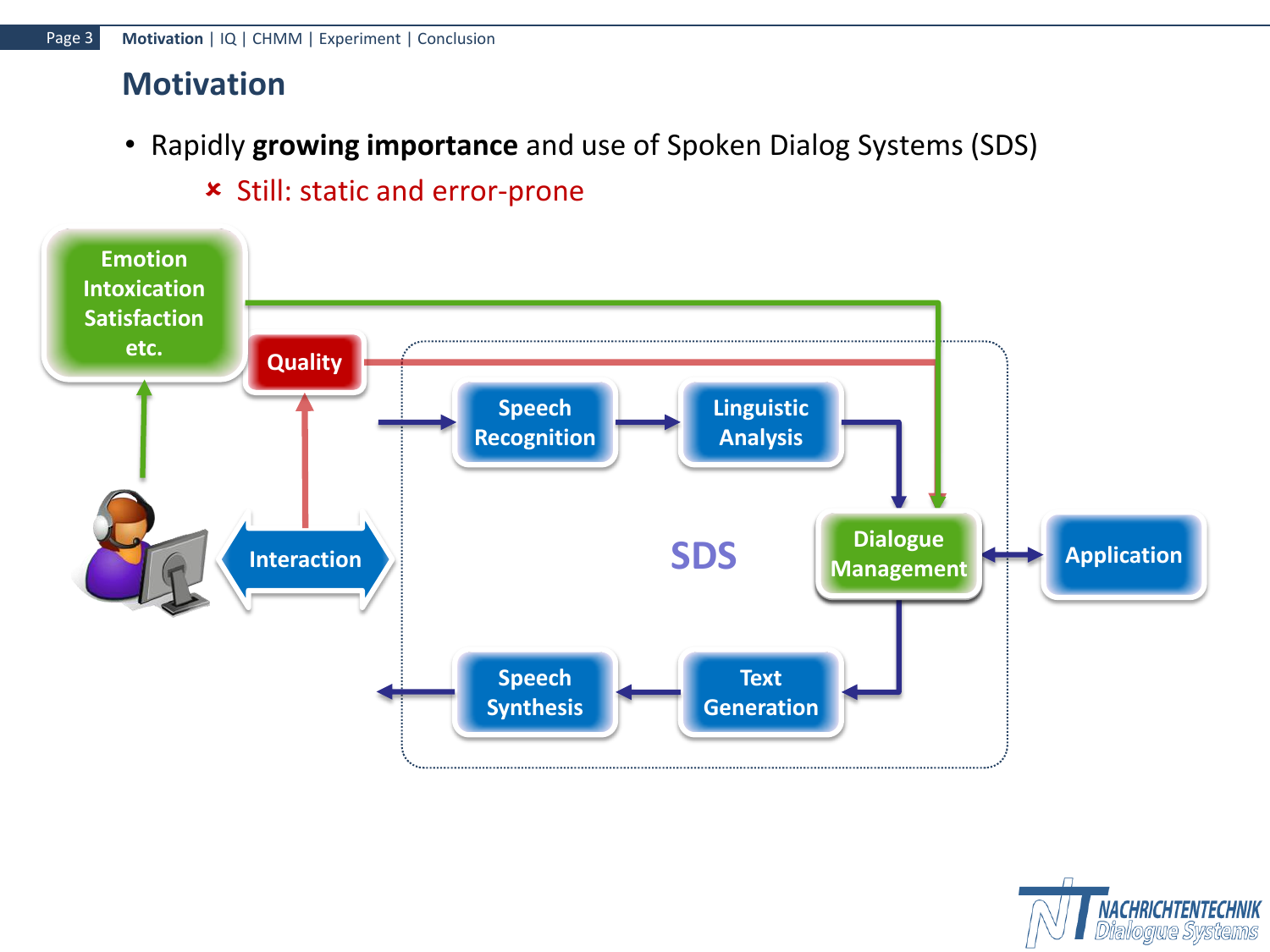#### **Motivation**

- Requirements for Quality Metric:
	- Exchange-level quality measurement
		- Dialogue Management is performed after each system-user exchange
	- Automatically derivable
		- SDS are supposed to be autonomous
- → **Interaction Quality Paradigm** (Schmitt et al., SIGDial 2011)

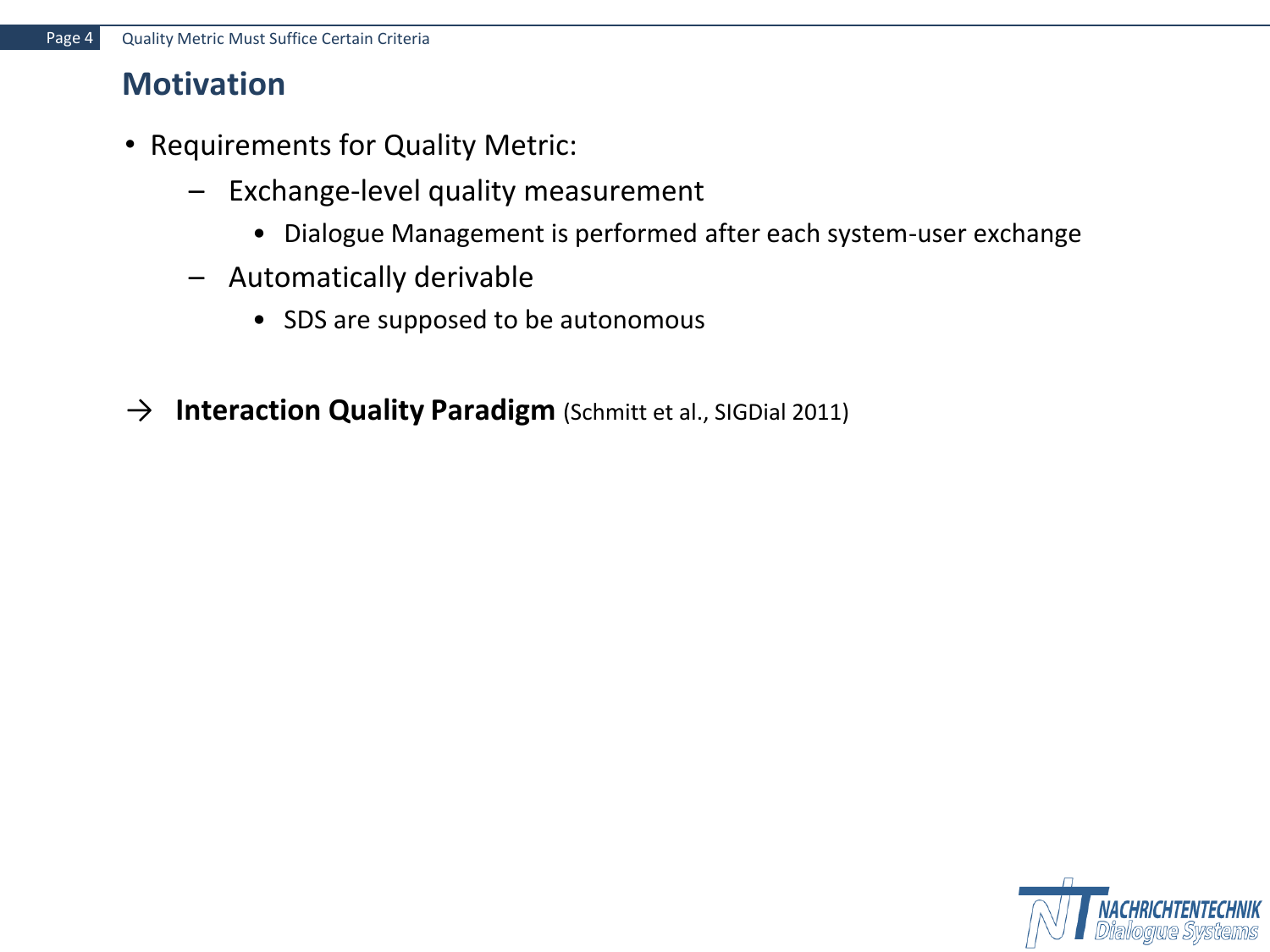# **Outline**

- Motivation
- Interaction Quality Paradigm
- Conditioned Hidden Markov Model
- Experiment and Results
- Conclusion

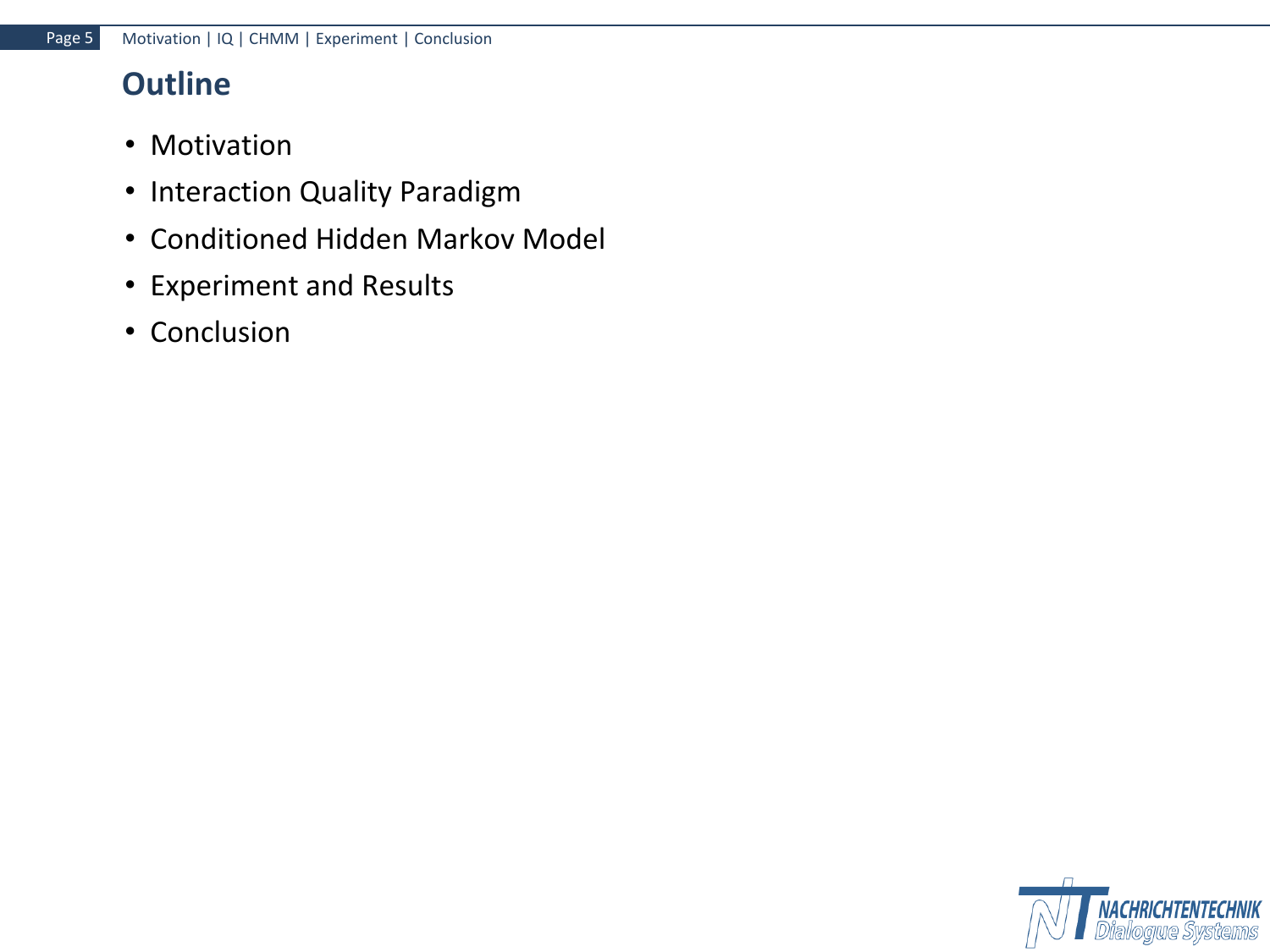#### **Interaction Quality Paradigm**

- Real system-user dialogues (Lets Go, CMU, Pittsburgh)
- Manual annotation of dialogues by three experts raters
	- Ratings from 5 ("satisfied") to 1 ("extremely unsatisfied")
- Automatic extraction of input variables
	- Generate statistical model to predict IQ on the exchange level



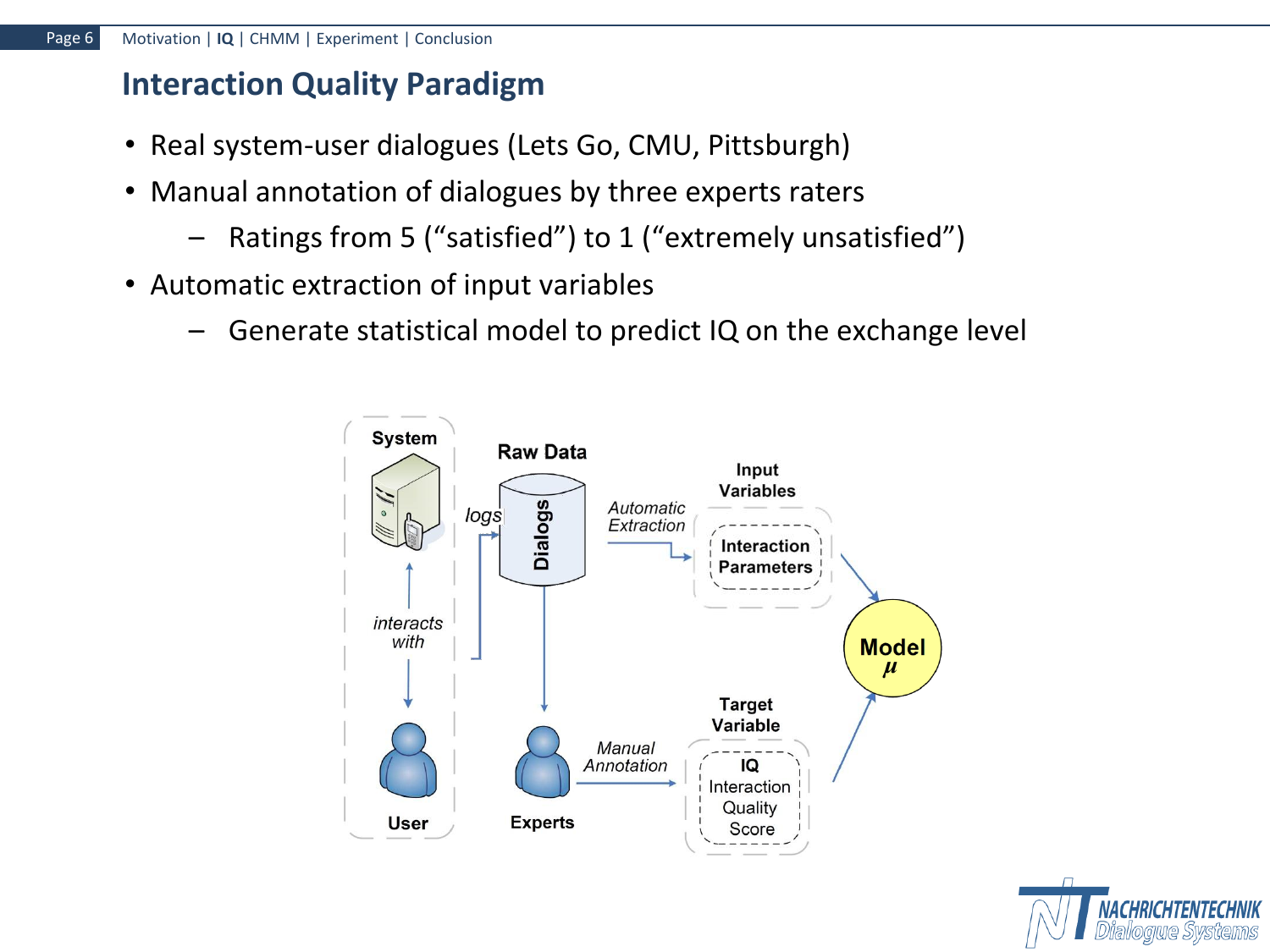#### **Interaction Quality Paradigm – Interaction Parameters**

- Features on three levels:
	- Exchange level:
		- Features derived from
			- Automatic Speech Recognition (ASR)
			- Spoken Language Understanding (SLU)
			- Dialogue Manager (DM) module
	- Window level:
		- Counts, means of exchange-level parameter
		- Computed over the last 3 exchanges
	- Dialogue level:
		- Counts, rates, means of exchange-level parameter
		- Computed over all exchanges up to the current turn



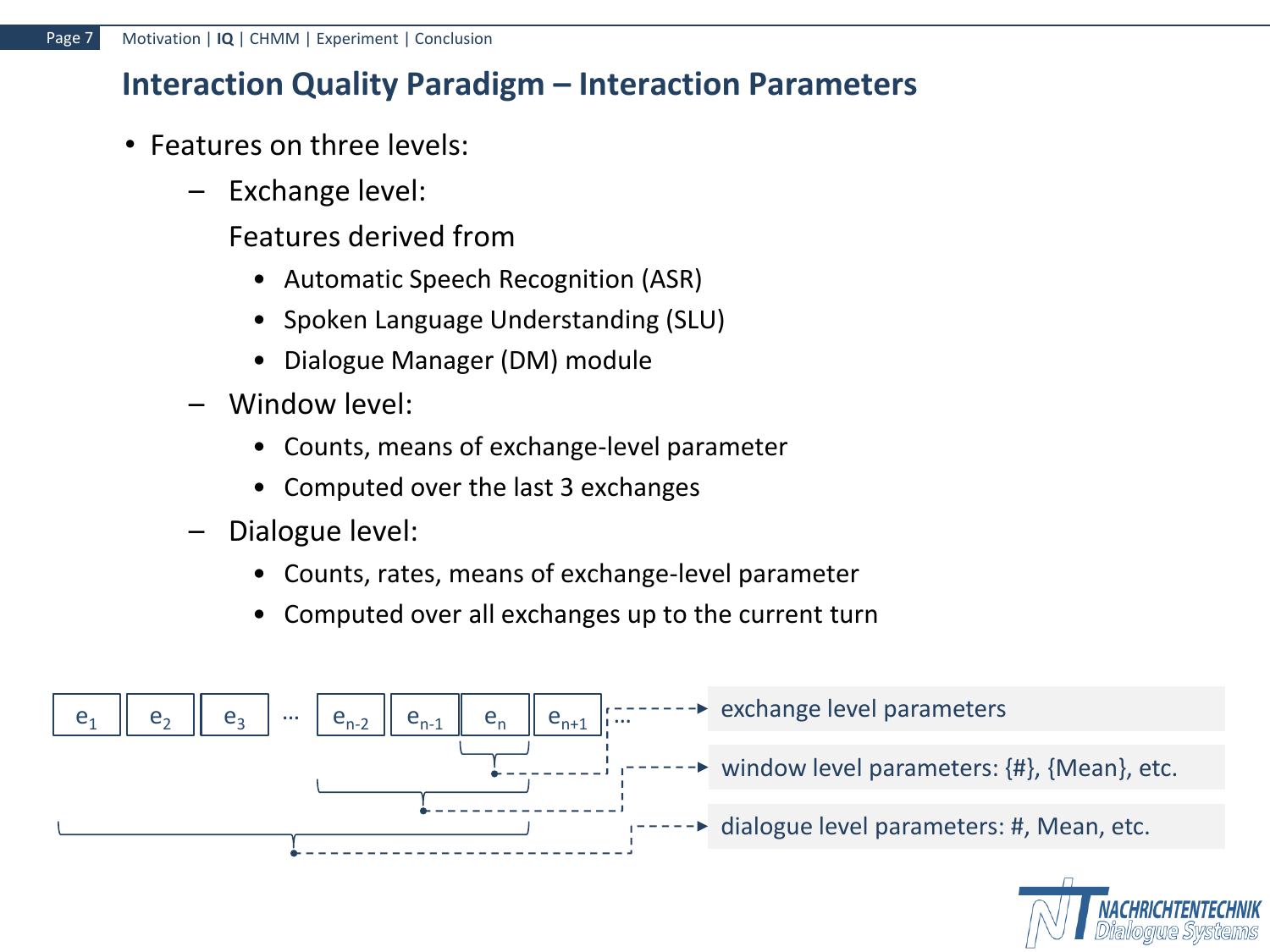#### **Statistical Models**

- Schmitt et al.: Support Vector Machine
	- Problems:
		- Temporal dependencies only by design of special parameters
		- Previous IQ values not taken into account
- Our approach:
	- Models which take into account temporal dependencies and previous values inherently
		- Hidden Markov Model
		- Conditioned Hidden Markov Model

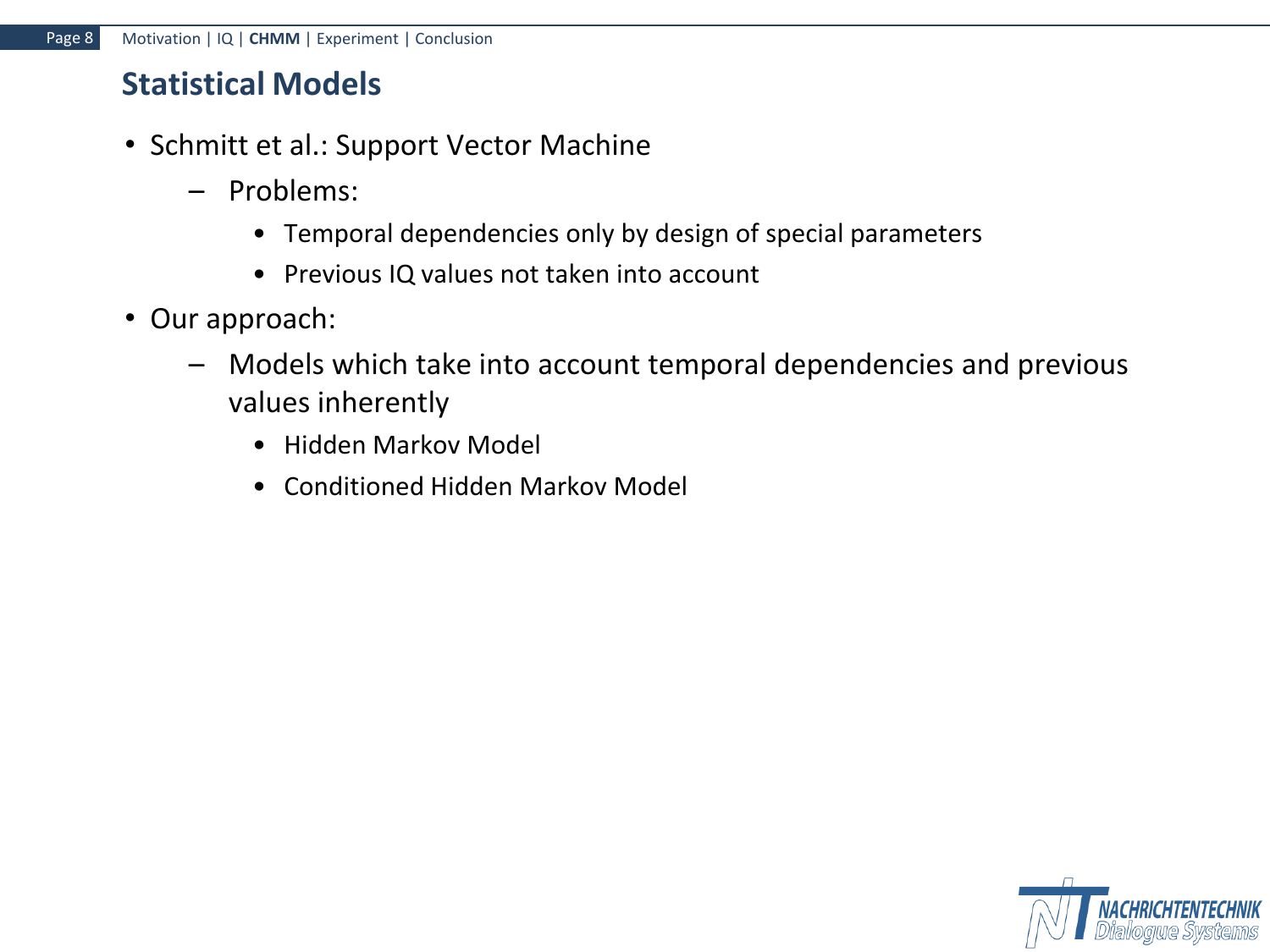# **Hidden Markov Model (HMM)**

- Often: one class per HMM
- Observation sequence probability  $p(\vec{o}|\lambda)$



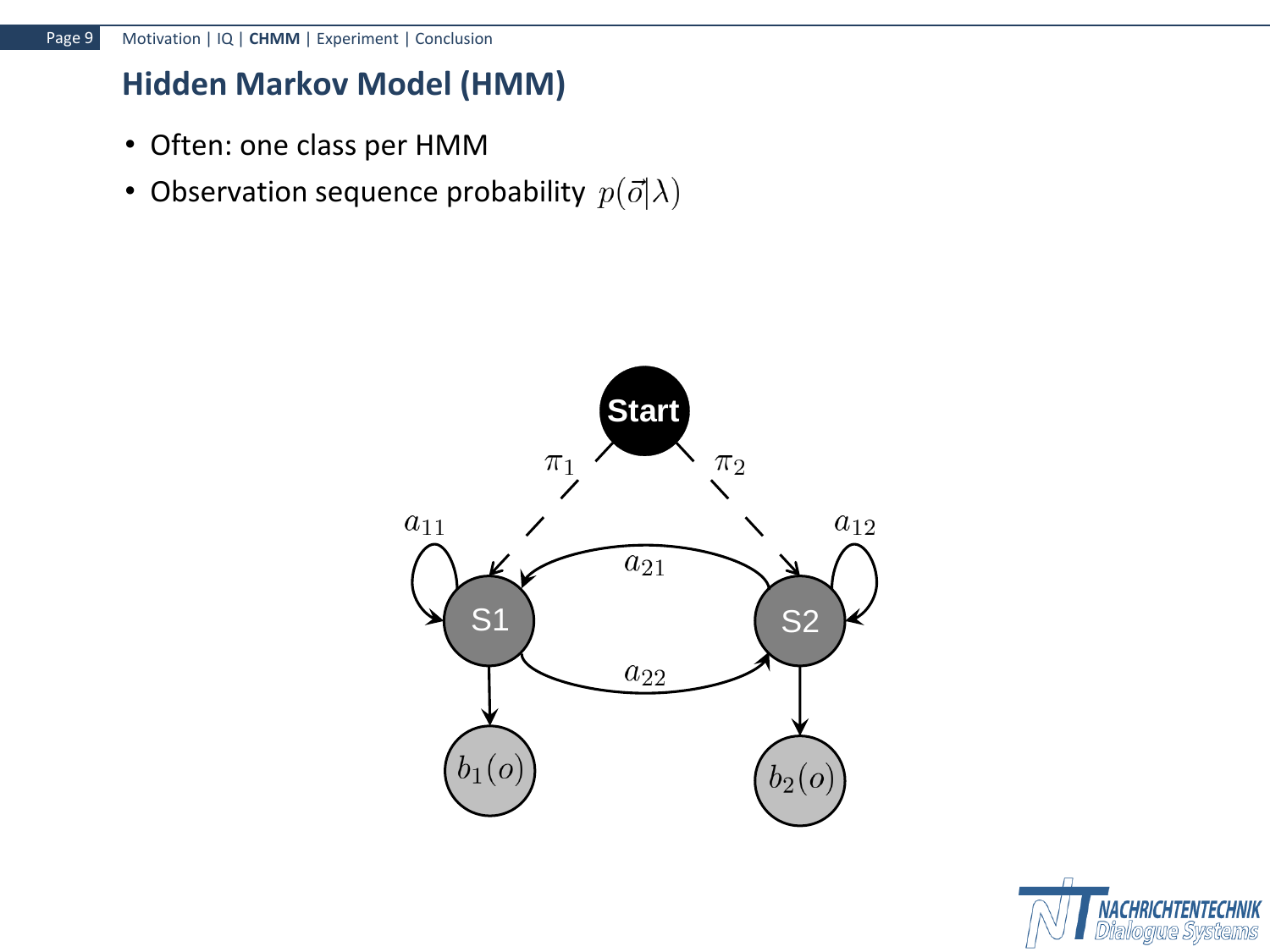# **Conditioned Hidden Markov Model (CHMM) (Glodek et al., Interspeech 2011)**

- Multiple classes per CHMM
- Class probability  $p(y|\vec{o}, \lambda)$
- Training and evaluation algorithms must be altered



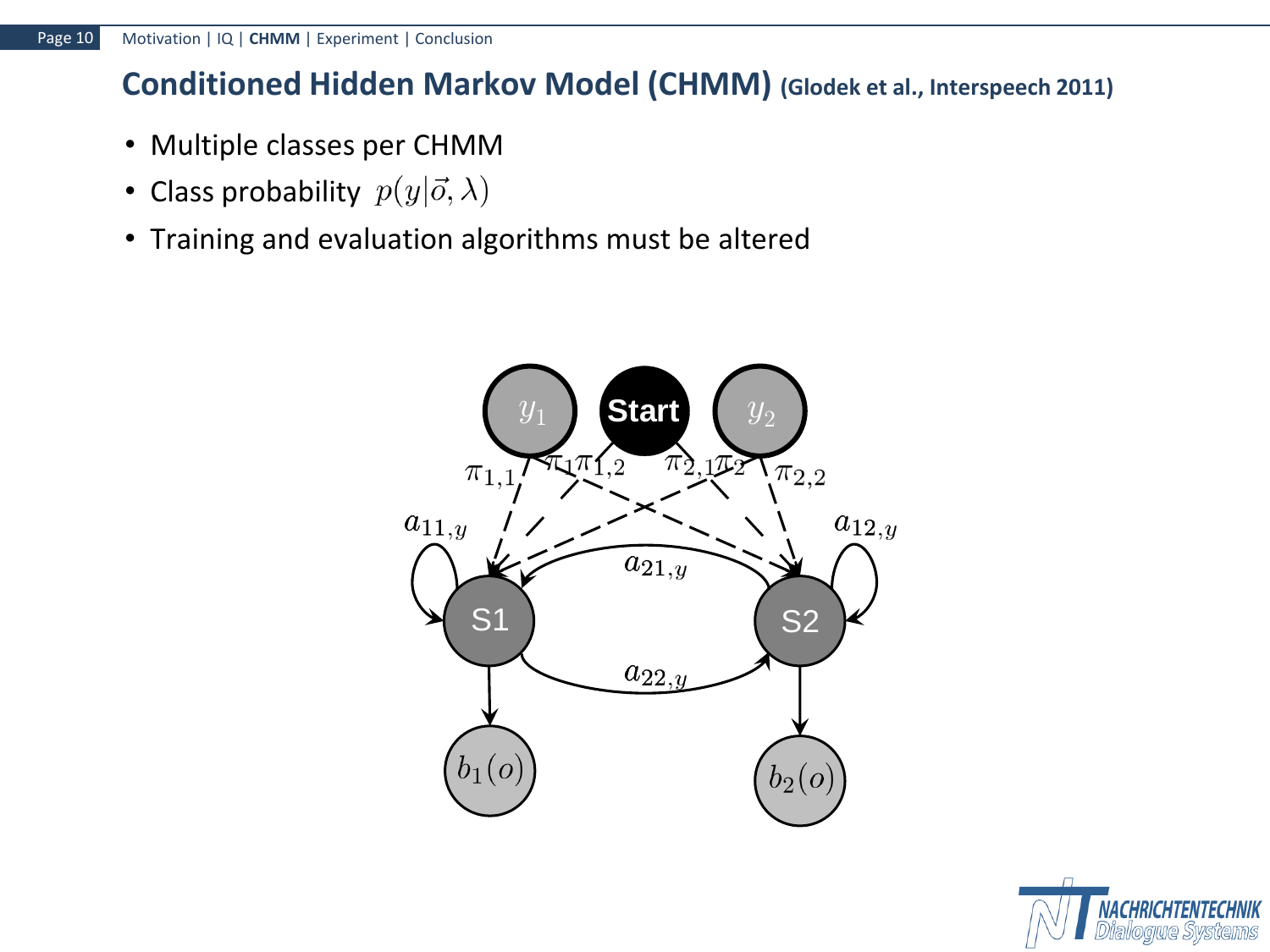# **CHMM – Computing Class Probability**

• Forward-Algorithm

$$
\alpha_{t,y}(j) = b_j(\mathbf{o}^{(t)}) \cdot \sum_i a_{ij,y} \cdot \alpha_{t-1,y}(i)
$$

$$
\alpha_{1,y}(j) = b_j(\mathbf{o}^{(1)}) \cdot \pi_{j,y}
$$

• Class probability

$$
p(y|\mathbf{o}^{(n)}) = \frac{p(\mathbf{o}^{(n)}, y)}{\sum_{y} p(\mathbf{o}^{(n)}, y)} = \frac{p(\mathbf{o}^{(n)}|y) \cdot p(y)}{\sum_{y} (p(\mathbf{o}^{(n)}|y) \cdot p(y))}
$$

$$
p(\mathbf{o}^{(n)}|y) = \sum_{i} \alpha_{T, y}(i)
$$

 $t$  – time step  $i,j$  – hidden state number  $y$  – label  $b_j$  – observation probability  $a_{ij,y}$  – transition probability  $\overline{\pi}_{j,y}$  – initial probability  $o^{(n)}$  – observation sequence

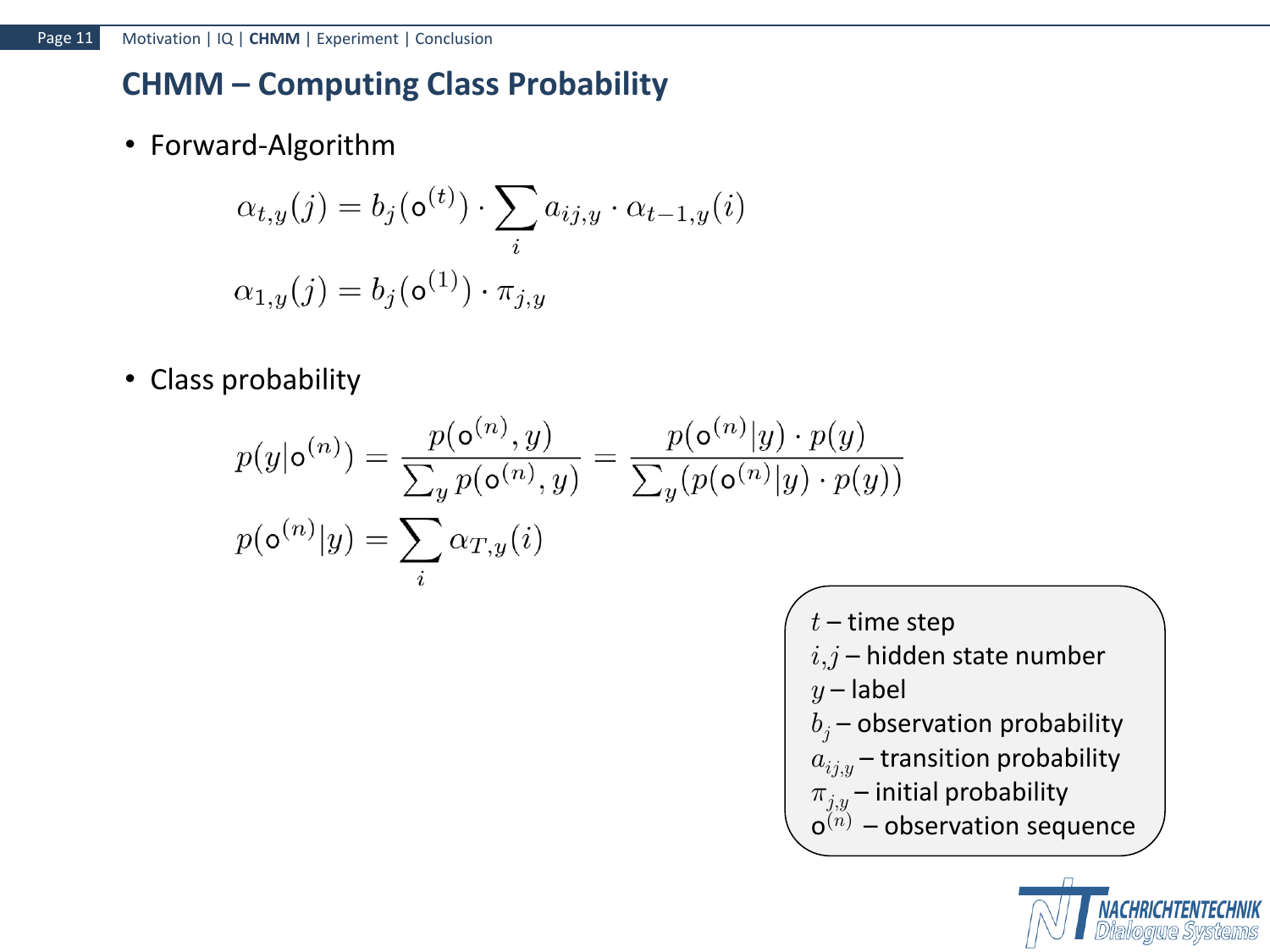#### **Experiment**

- IQ-Recognition for Lets Go (LEGO corpus, Schmitt et al. 2012)
	- 200 calls
	- 4,885 system-user-exchanges
	- Each exchange manually annotated with IQ
- Evaluation metric: Unweighted Average Recall (UAR)
- Setup
	- 29 features per exchange (selected out of 46 available features)
	- 6-fold cross-validation
	- Classifiers
		- CHMM: Linear search for optimal number of hidden states
		- HMM: Five hidden states (one associated with one label)
		- SVM: Approach in accordance to Schmitt et al.
- Results

| <b>Classifier</b> | <b>CHMM</b> | <b>HMM</b> | <b>SVM</b> |
|-------------------|-------------|------------|------------|
| <b>UAR</b>        | 0.39        | 0.44       | 0.49       |



**→ 9 states**